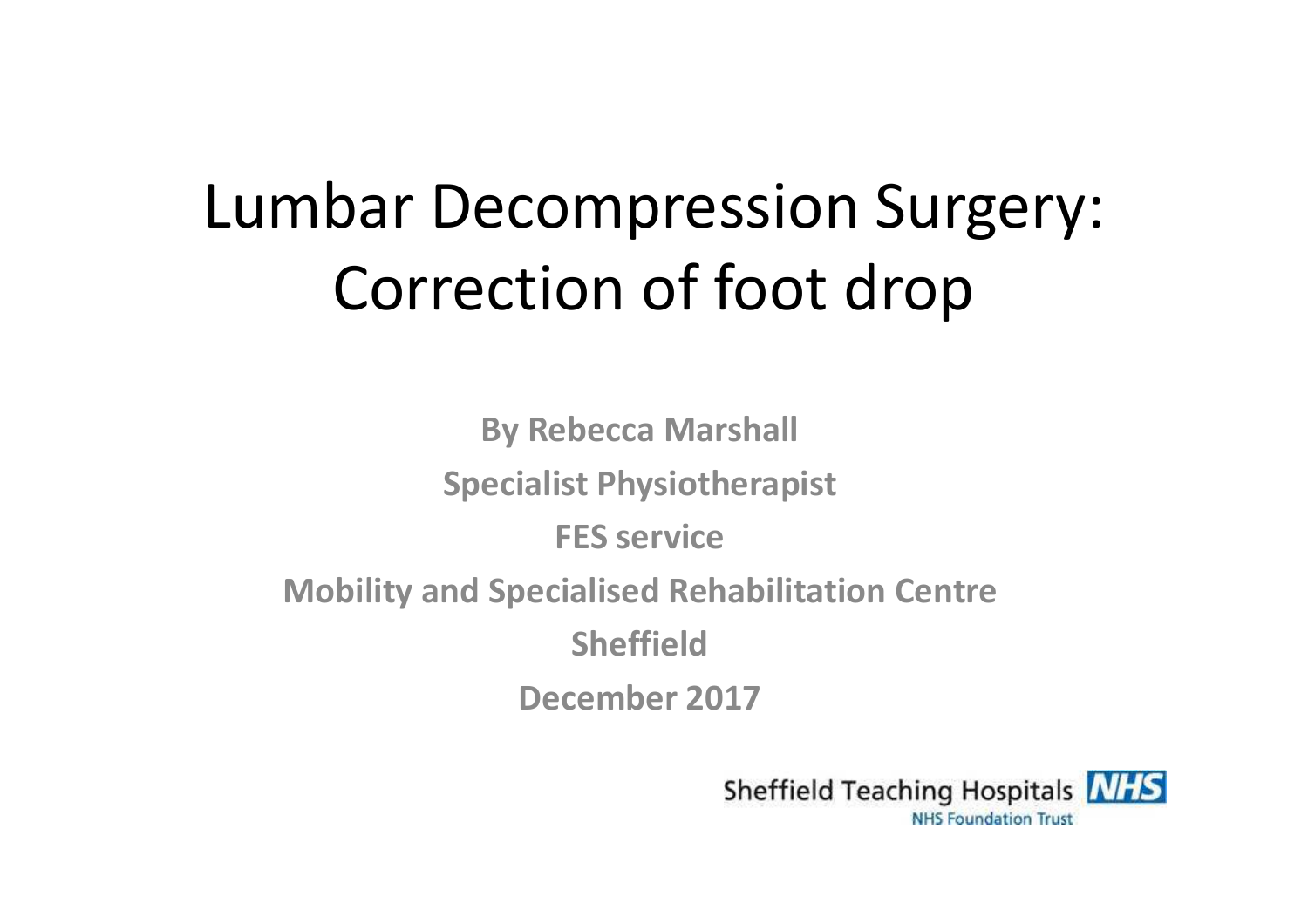## Talk Content

- History/clinical examination findings
- Discuss FES setups/clinical reasoning
- Video of walking with FES on and off
- Outcome measures
- Discussion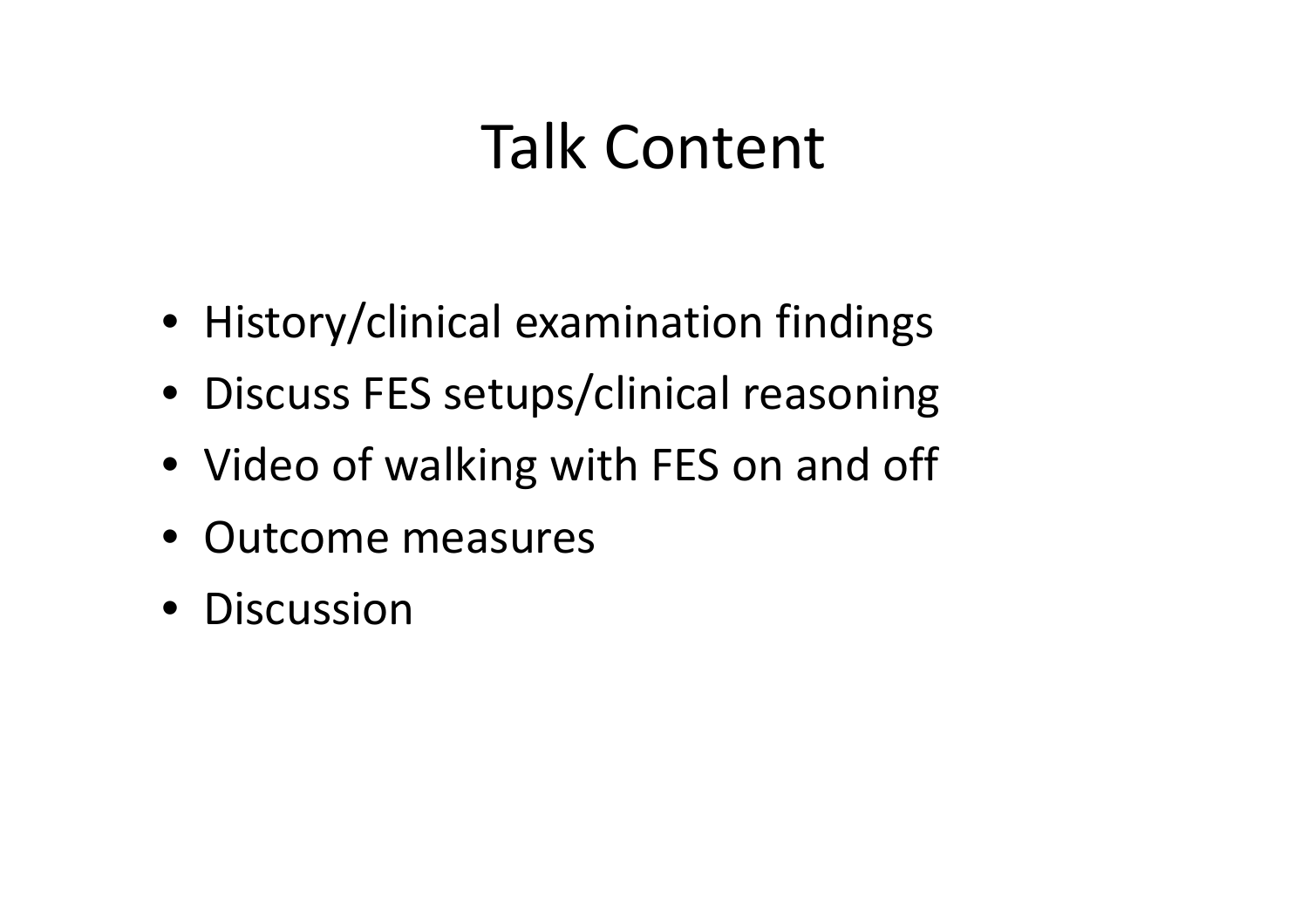Referral Information (From MSK Physiotherapist)



- 39 yr male
- 3 x surgeries for L4/5 disc prolapse (2005, 2006, 2015)
- Reduced dorsiflexion strength with ongoing foot drop
- MRI No currrent nerve root compression
- Ongoing pain at lumbo-sacral junction, aggravated by prolonged standing
- Extensive physiotherapy foot drop unchanged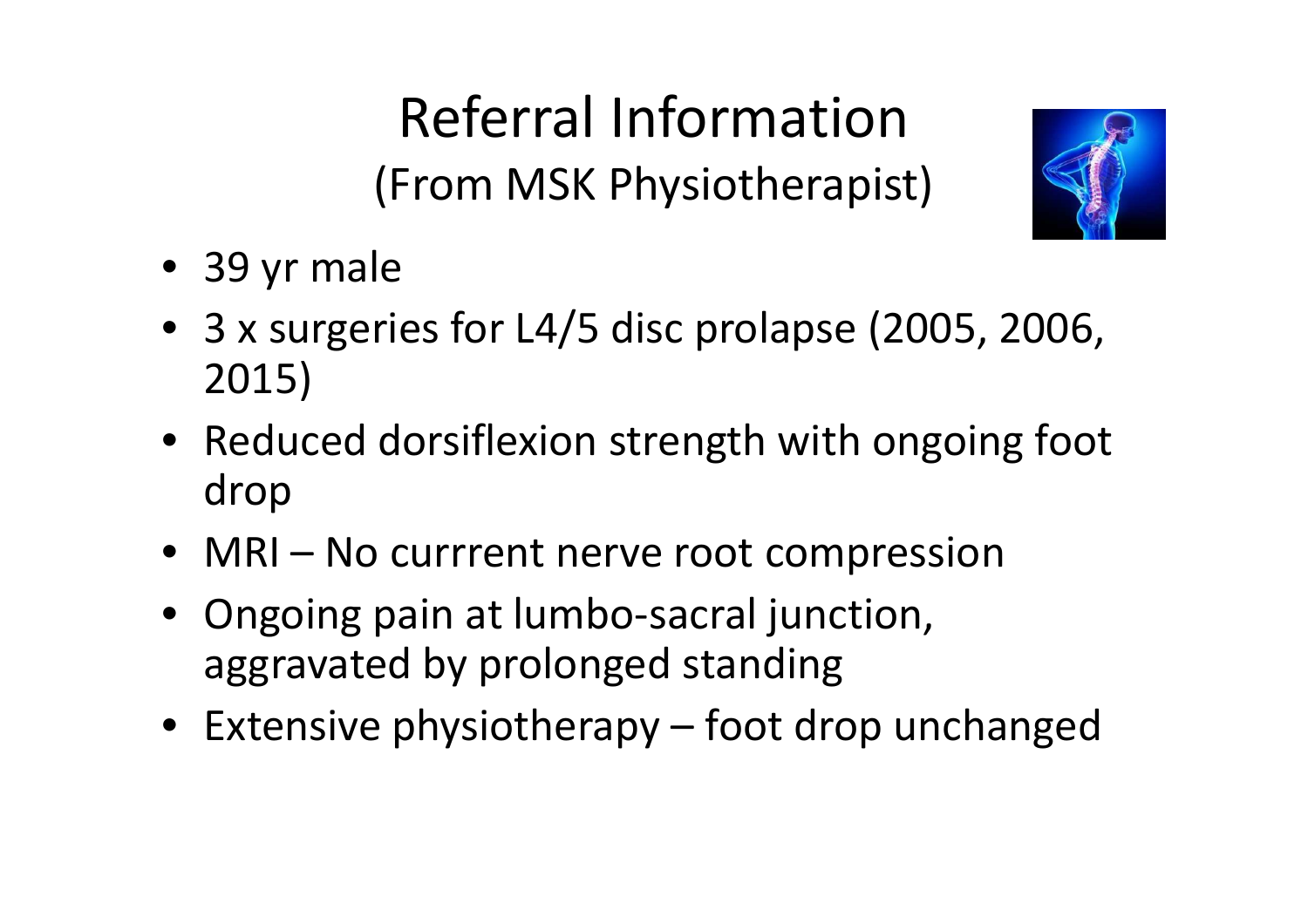# Social History

- Father of 3 young children
- Works in bakery
- Walking
- Cycling
- Attending son's football training

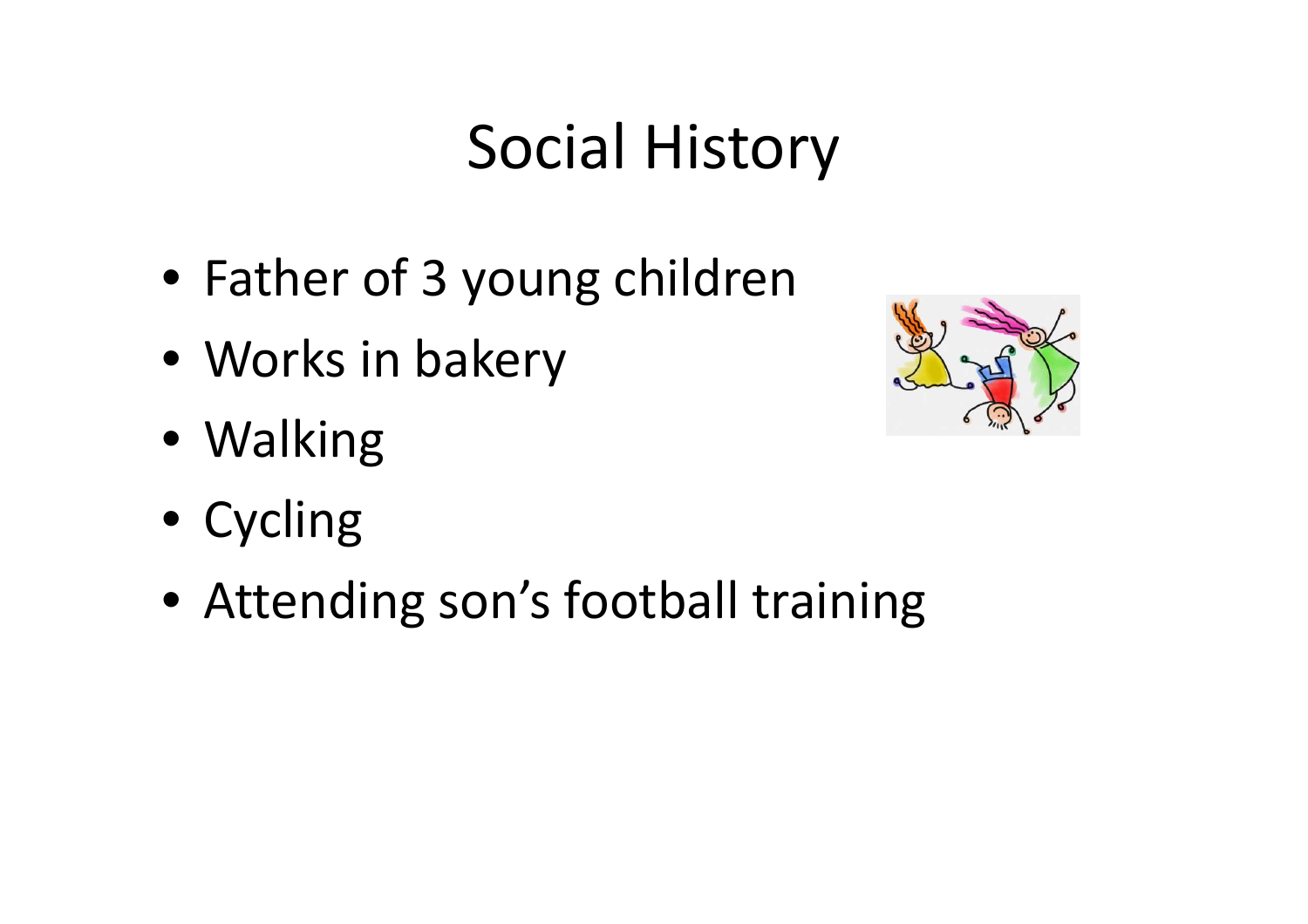# Past Medical History

- Long standing back pain
- 2 x micro-discectomies for L4/5 disc prolapse (2005, 2006) – Good recovery
- 2015 Sudden onset of foot drop and sciatic back pain following an accident at work
	- – MRI – Degenerative Lx changes and L4/5 recurrent disc prolapse with compression of L5 nerve root
	- –— Redo L4/5 micro-discectomy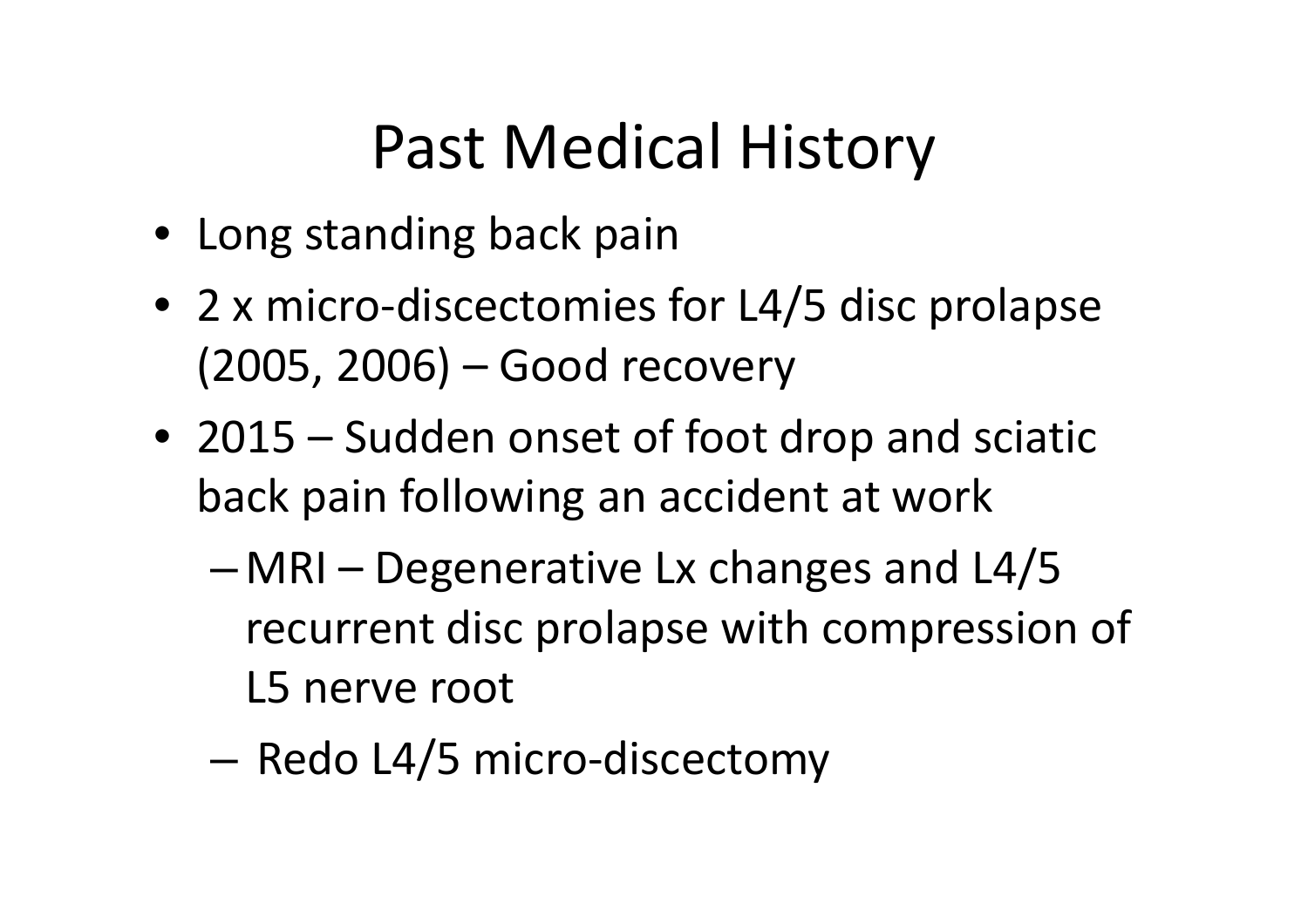# Subjective History

- Scuffs ~2 x day.
- Falls ~1 x week
- Foot up splint at work helpful. No walking aid.
- Slow speed to avoid falling
- Max distance 500yds. Becoming more reliant on car.
- Difficulty on uneven surfaces and ↑slopes/stairs
- Lower back pain and cramps in the right leg (~every10 days)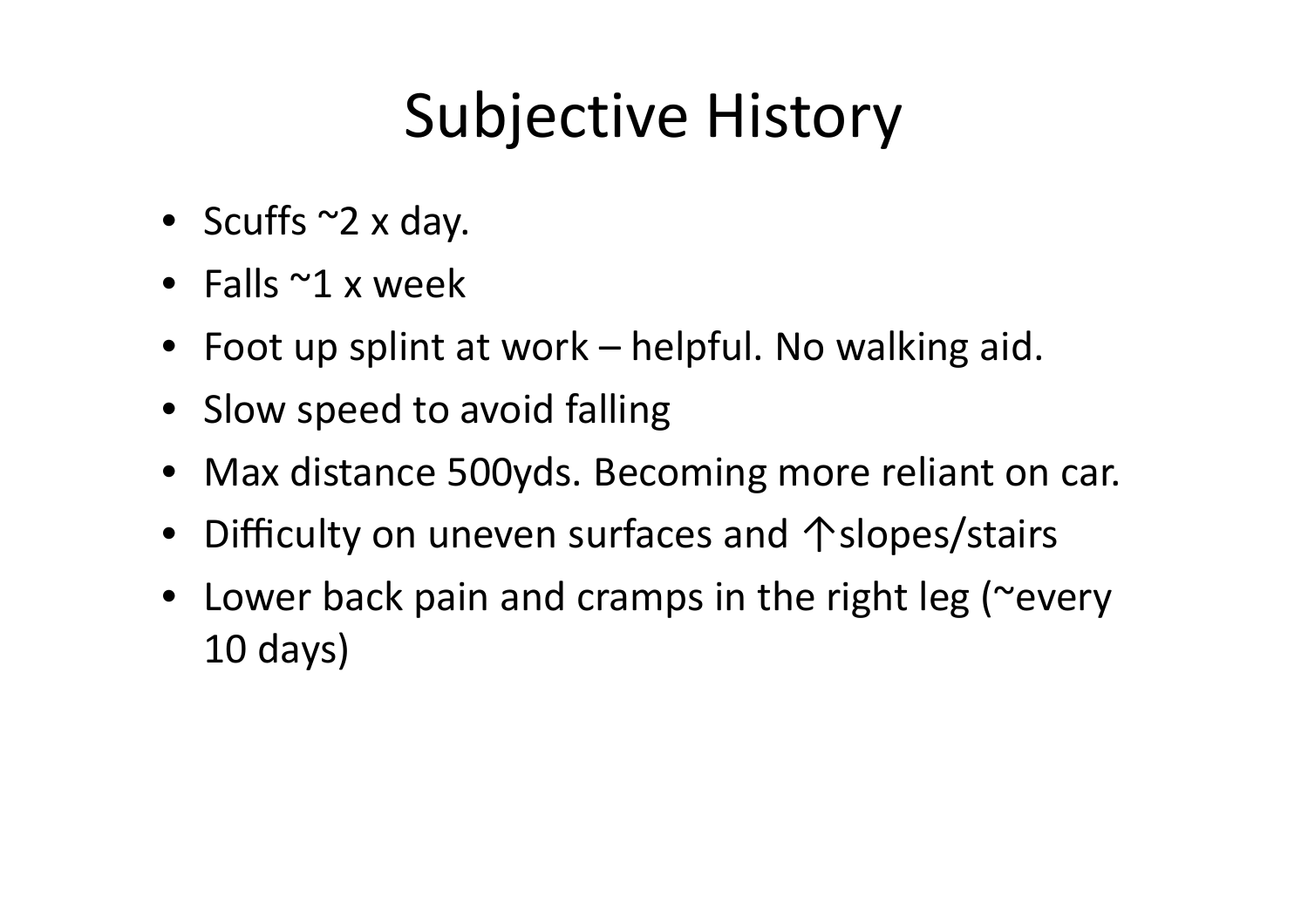# Drug History

- Co-codamol PRN (~QDS)
- Nil else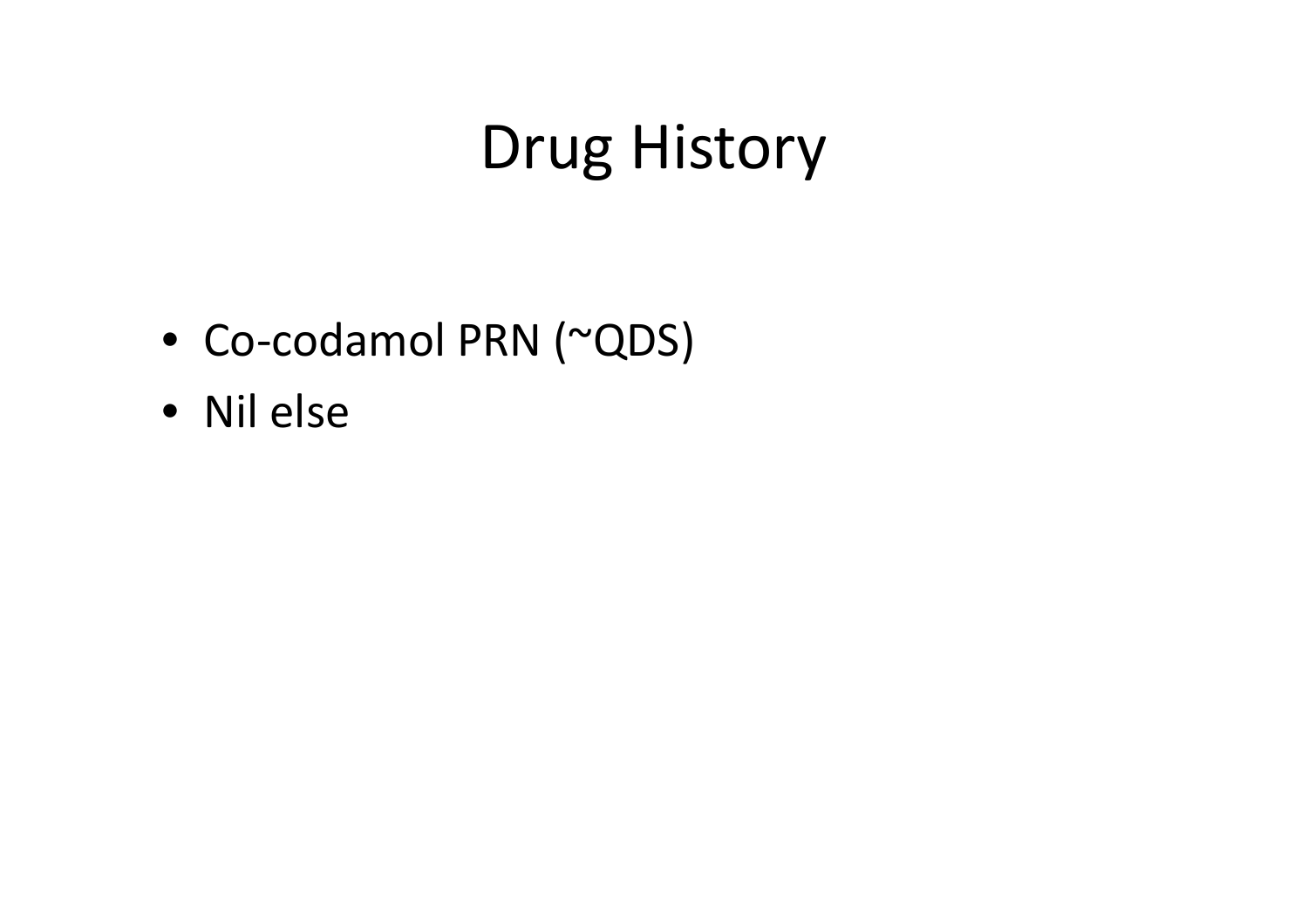## Patient Goals

- Reduce scuffs /trips/falls
- Improve safety of walking
- Improve ability to walk over grass at son's football training

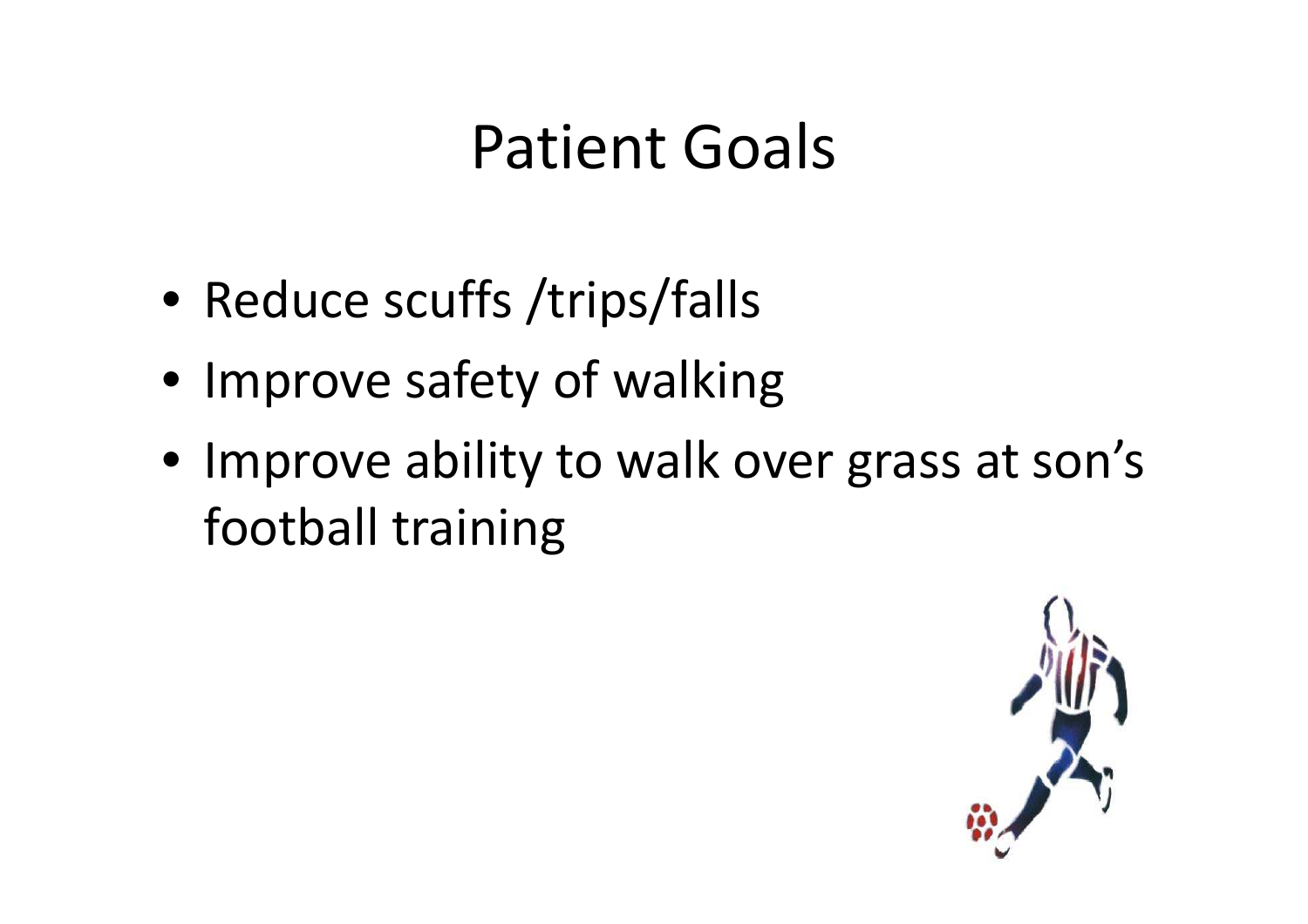## Clinical Examination

• Left NAD

#### • Significant findings right:

| <b>Movement</b>         | Active range (°)   | Passive range (°)                        | <b>Power</b><br>(MRC) | <b>Tone</b><br>(MAS) |
|-------------------------|--------------------|------------------------------------------|-----------------------|----------------------|
| Hip flexion             | 80 (pain limiting) | N/T                                      | $4-$                  | $\overline{0}$       |
| Hip abduction           | 20 (pain limiting) | N/T                                      | $\overline{4}$        | $\Omega$             |
| Ankle<br>dorsiflexion   | $-20$ to $-15$     | 15 (knee flexed)<br>(knee extended)<br>5 | $\overline{3}$        | $\overline{0}$       |
| Ankle<br>plantarflexion | From 20 to 30      | <b>FULL</b>                              | $4-$                  | $\Omega$             |
| Eversion                | 10                 | 10                                       | $\overline{4}$        | $\overline{0}$       |
| Inversion               | 15                 | 15                                       | 4-                    | 0                    |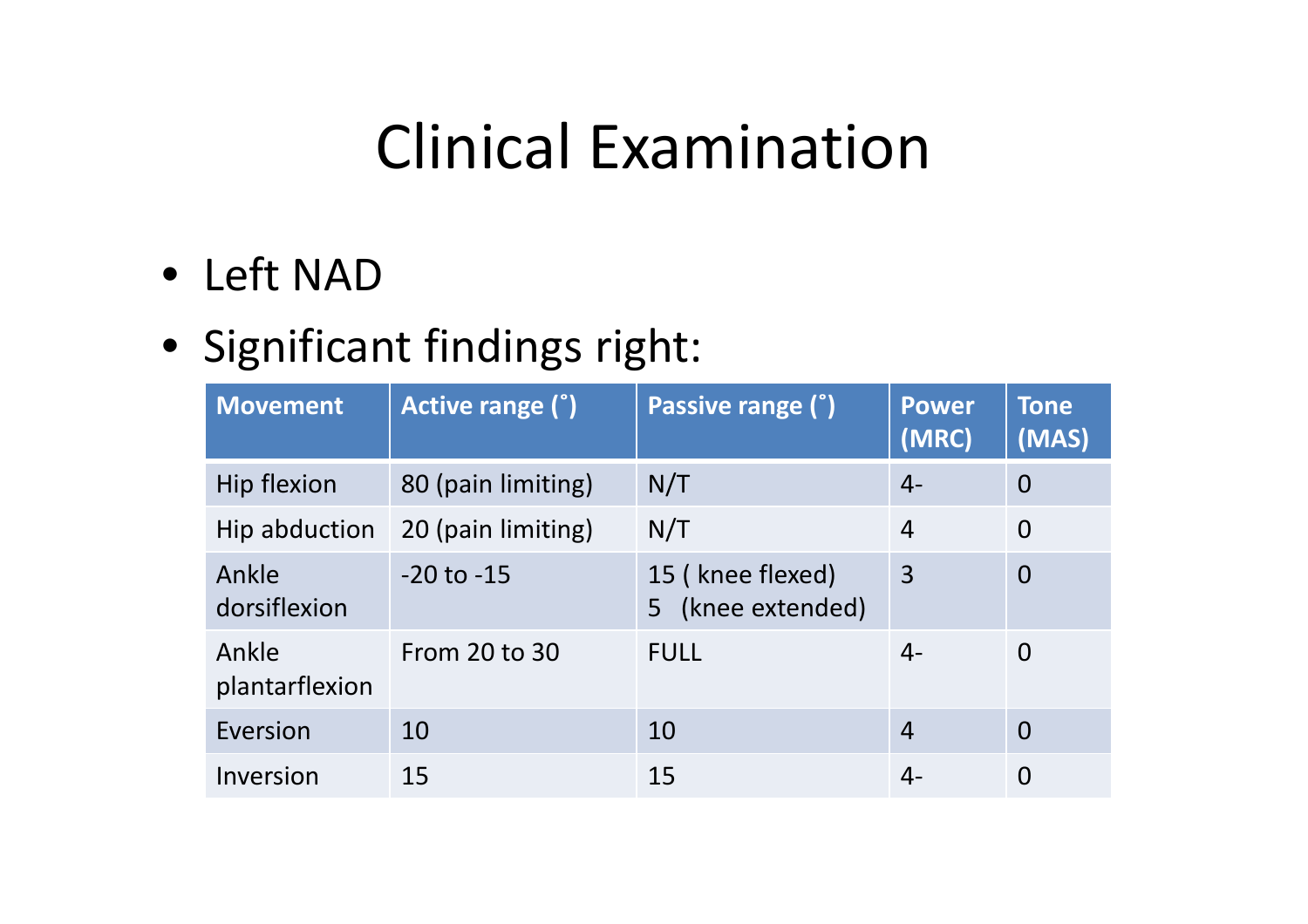#### Observational Gait Analysis: FES Off

#### Coronal plane

- Looking at ground
- Increased lateral trunk excursion
- Wide step width
- External progression of foot
- Inversion through swing
- $\bullet$ IC heel, progressing to lateral border

#### Sagittal plane

- •Delayed heel rise with reduced push off
- Reduced dorsiflexion through swing
- IC (just) heel, progressing onto lateral border
- •Forward trunk lean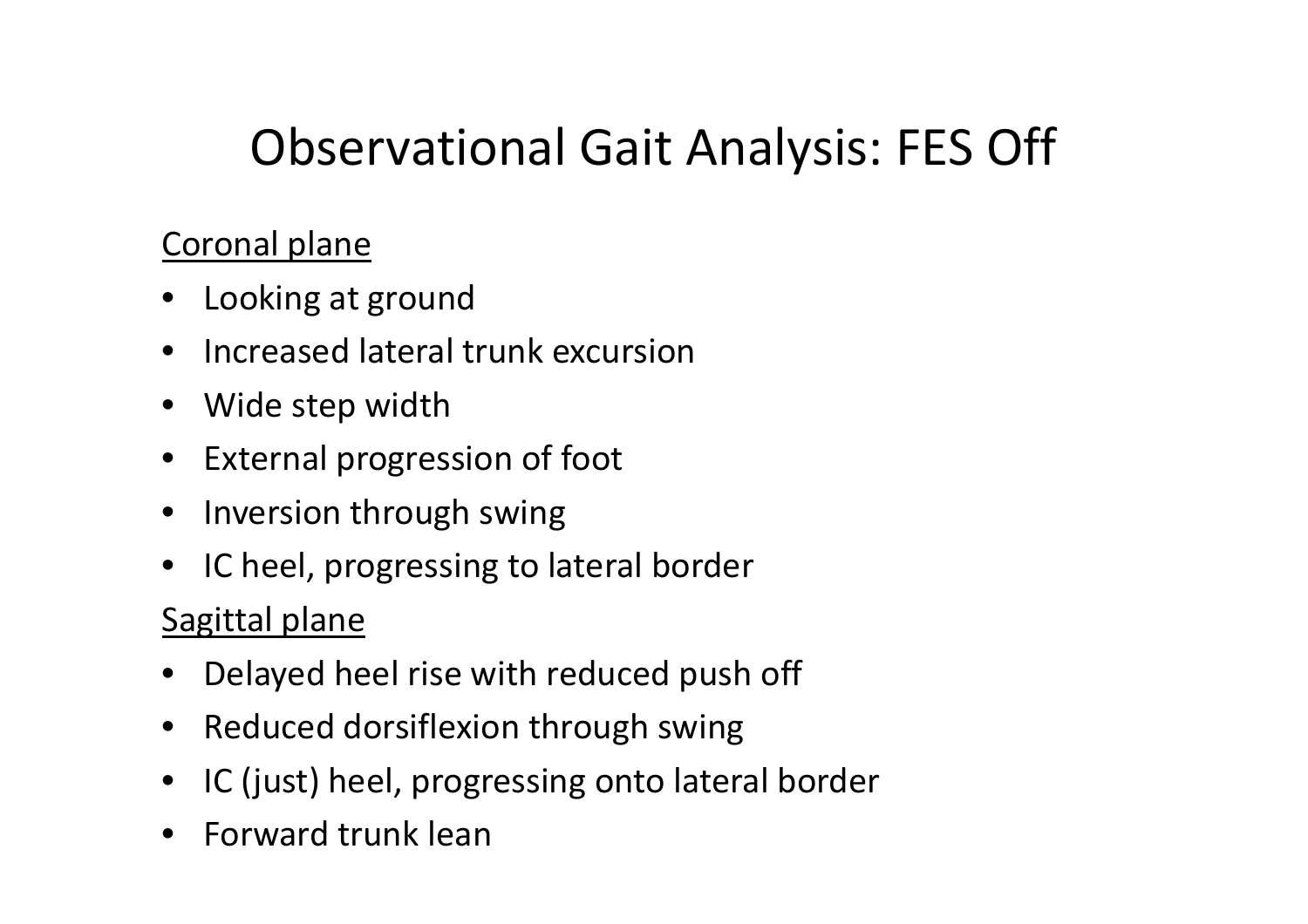# FES Setup

• FES in Test $\rightarrow$  co-contraction of:

posterior tibial muscles

ankle evertors

toes extensors (except great toe)

- Increased rising ramp 0.5 sec
- Electrode repositioning
- Co-contraction coincided with stimulation period.
- FES in Walking→ plantar flexion during swing. Forefoot Initial contact. Only 2 steps managed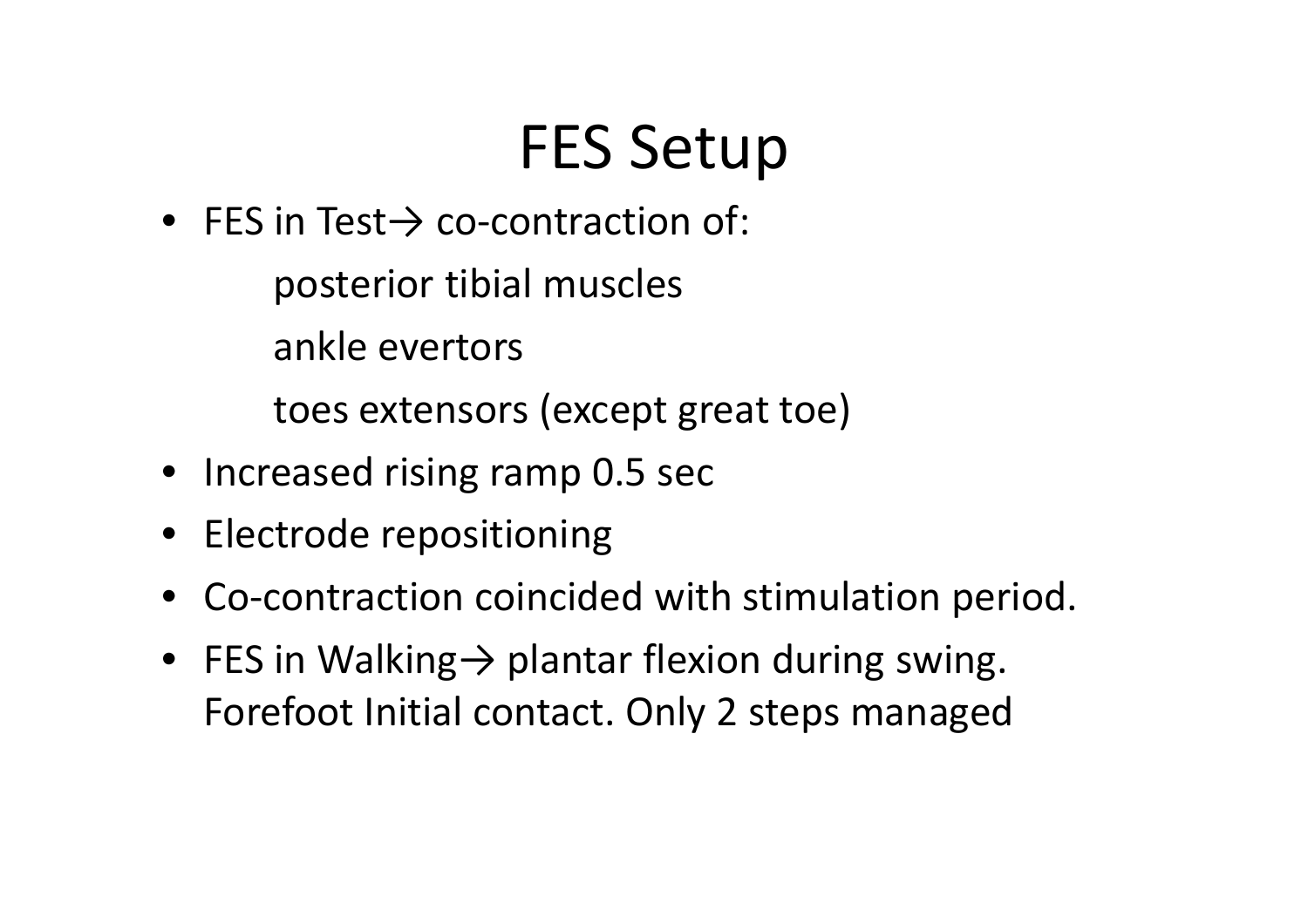# FES Setup Continued:



- ? Depolarising tibial nerve.
- ? Reduce depth of stimulation to avoid stimulating posterior tibials
- Tried: Active: proximal tibialis anterior Passive: distal tibialis anterior **No gap between electrodes**

 $\rightarrow$  flickers of tibialis anterior without co-contraction of posterior tibials

 →Yielded <5˚ DF movement – not enough to be helpful movement in walking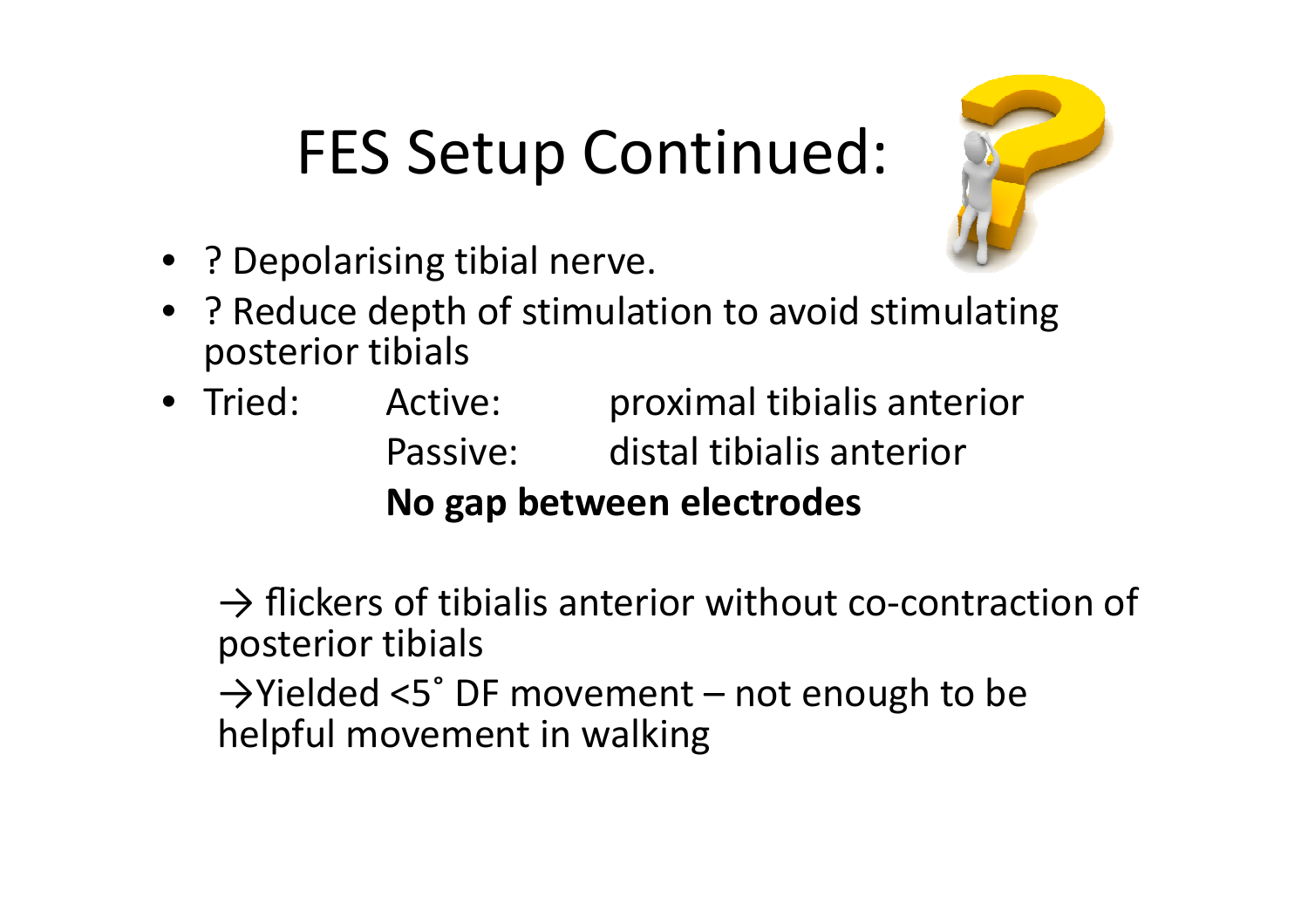

FES Setup Cont:



- Exercise Mode
	- –— Improve efficiency of muscle contraction
	- –— Strengthen neural connections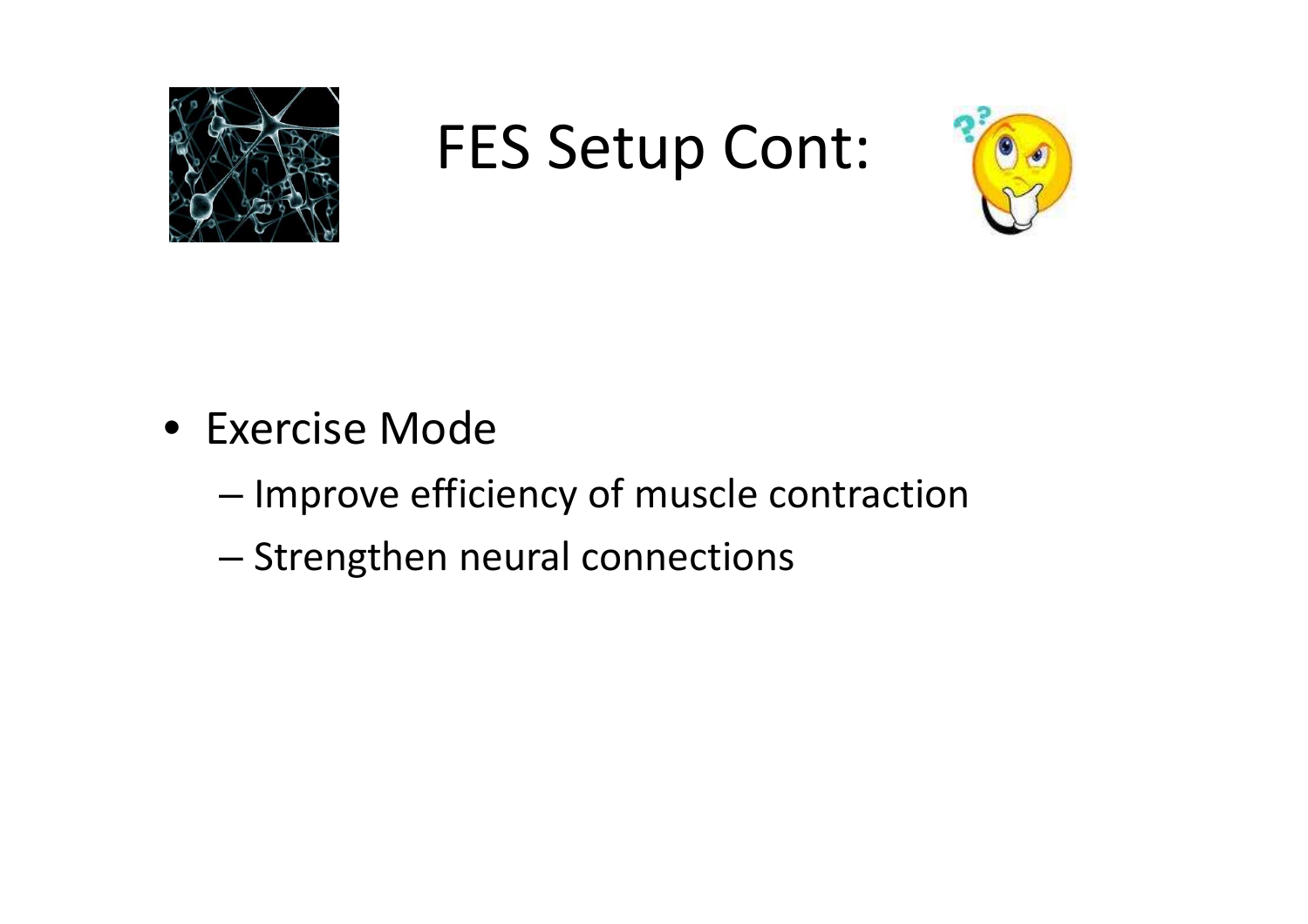## FES Setup Cont:

- –— Exercise mode
- –— Current 90mA
- –— symmetric
- –40Hz
- –ramps 2 sec, on/off 5 sec
- –— duration 30 mins 2 x day
- –6 weeks

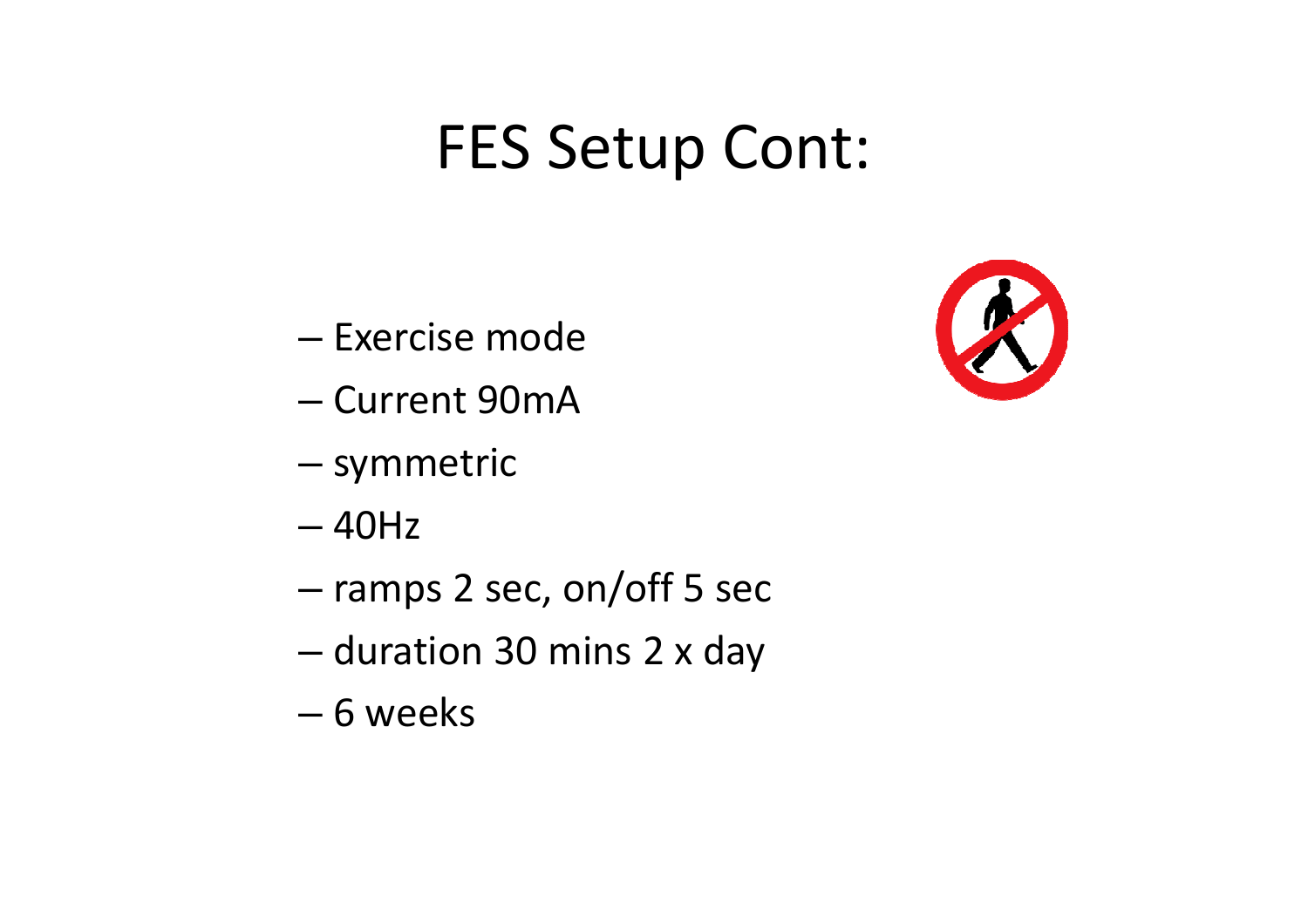## 6 Week Review

- No falls, 1 x trip due to catching big toe (whilst holding baby)
- Using stimulator 30 mins, 1 x day
- Noticed increased Dorsiflexion with stimulator **on and off**.
- Now getting extension of big toe with FES on
- No leg cramps except 1 episode of severe cramp during FES Painful for  $\sim$  36 hours following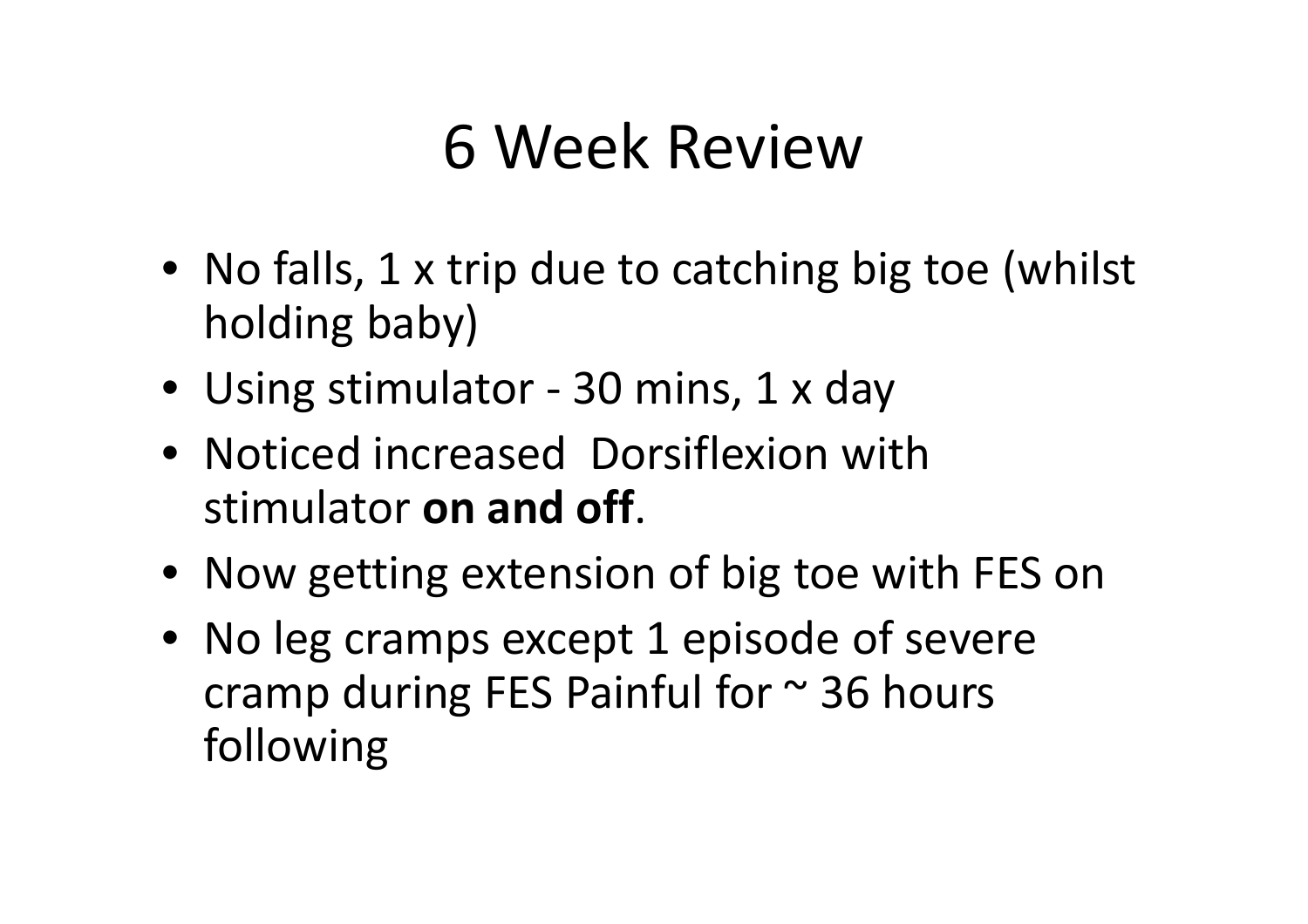### 6 Week Review Cont:

• FES in TEST:

Good dorsiflexion and eversion. No cocontraction of plantar flexors.

(No foot movement with electrodes in any other position)

• FES in walking:

Subtle increase in dorsiflexion and some correction of inversion ( no video)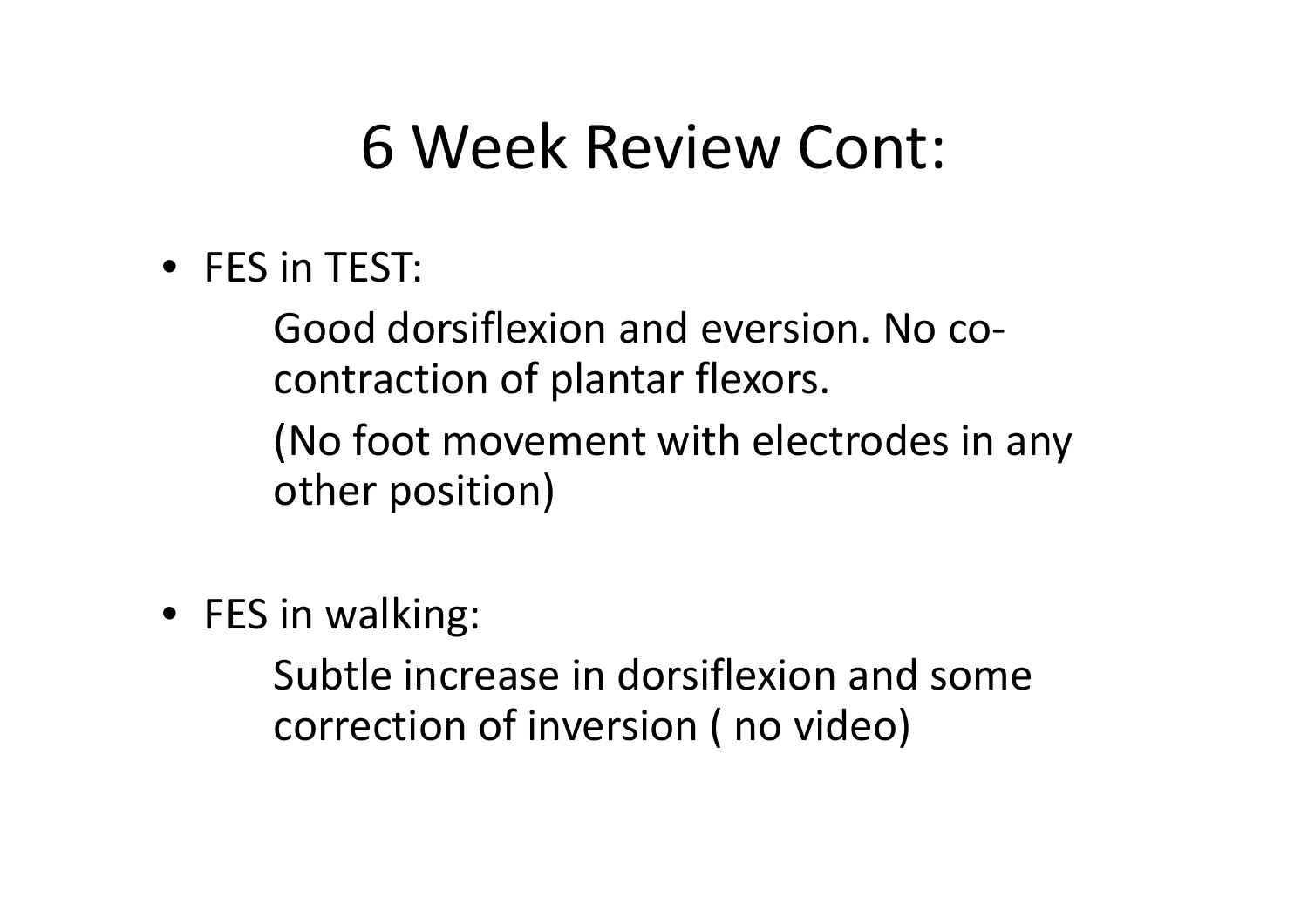# FES (Walking Setup)

- Settings: Current 90mARR <sup>250</sup> Ext 200FR <sup>150</sup>2500 Time out m Symmetric Waveform
	- and the state of the state - Advised to continue in exercise mode 2 x 15 mins/day
	- and the state of the state - Commence use in walking - build up gradually and monitor carefully
	- –Plan – r/v 3 weeks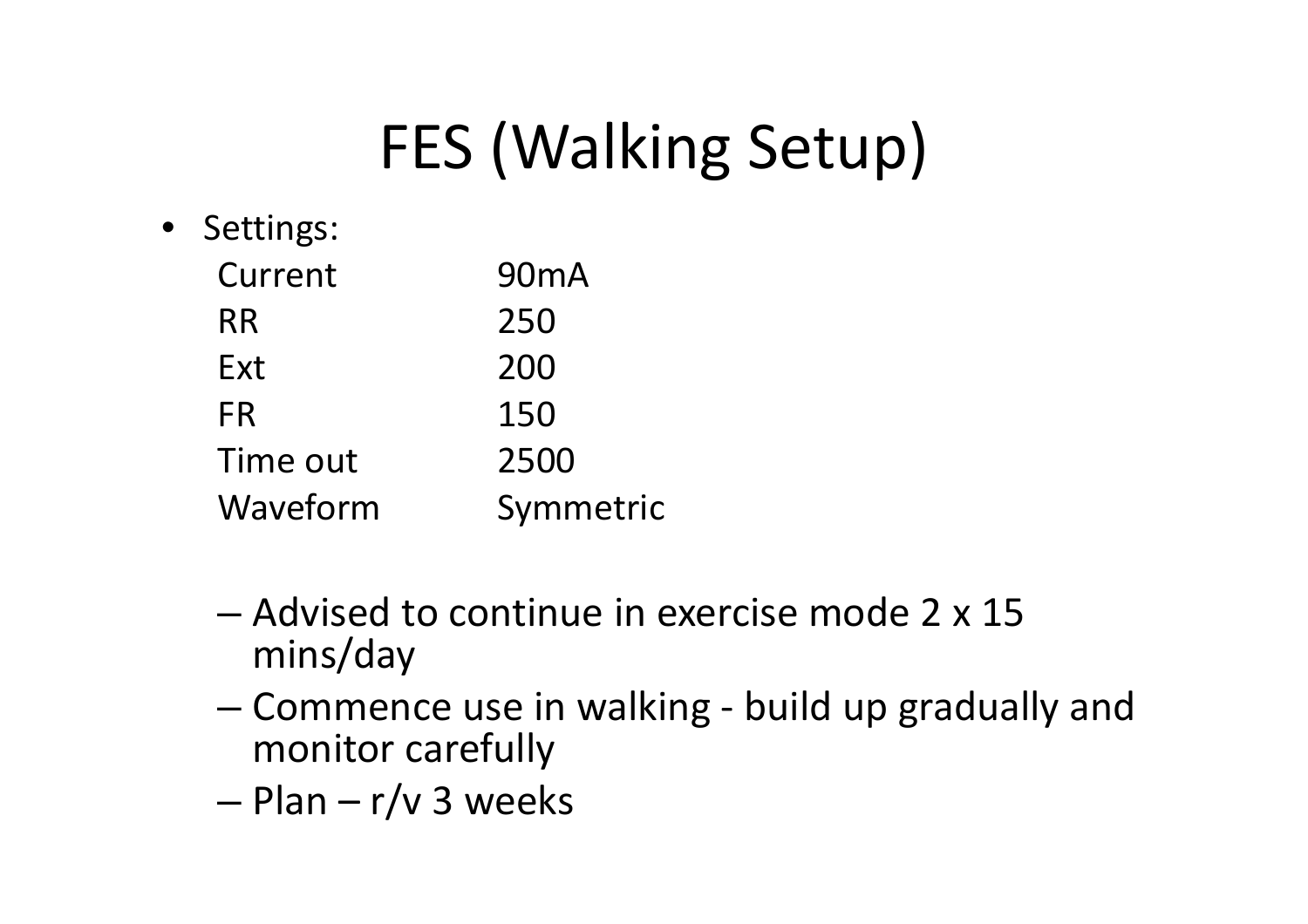

# 3 Week Review

- Very positive.
- Using FES ~ 2 x week at sons football training
- Particularly helpful on uneven ground
- No trips/scuffs with FES on (~6xday FES off)
- Corrects inversion
- Improved balance  $\bullet$
- Feels safer and more confident
- Less concentration required. Less looking at ground
- 500m FES off, 2 miles FES on
- No cramps/falls since commencing FES
- 1 x episode sciatica ? Due to increased amount of walking $\bullet$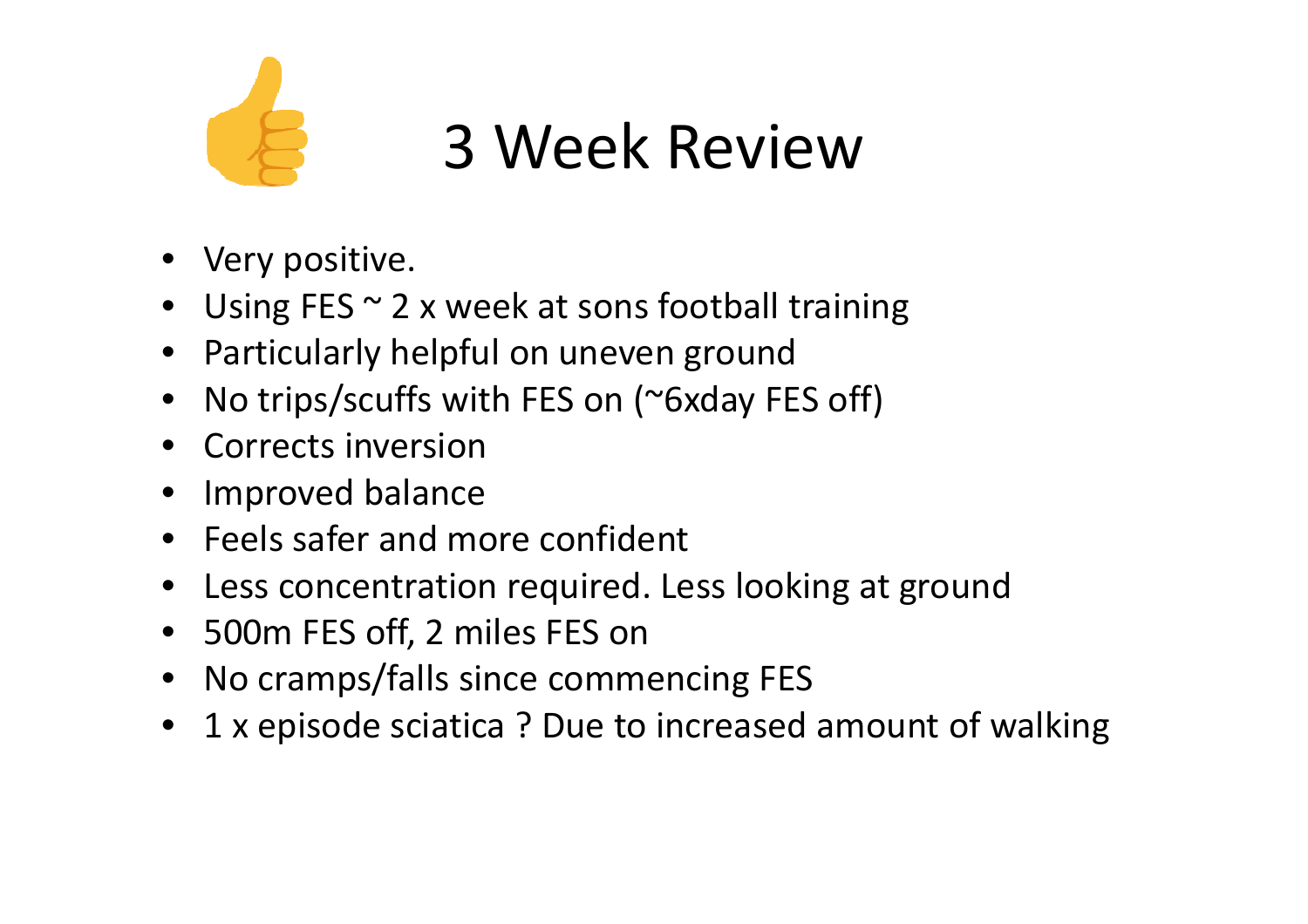### 3 Week Review Cont:

- FES on TEST Good DF with eversion
- Reduced RR to 100 (due to walking speed)

Videos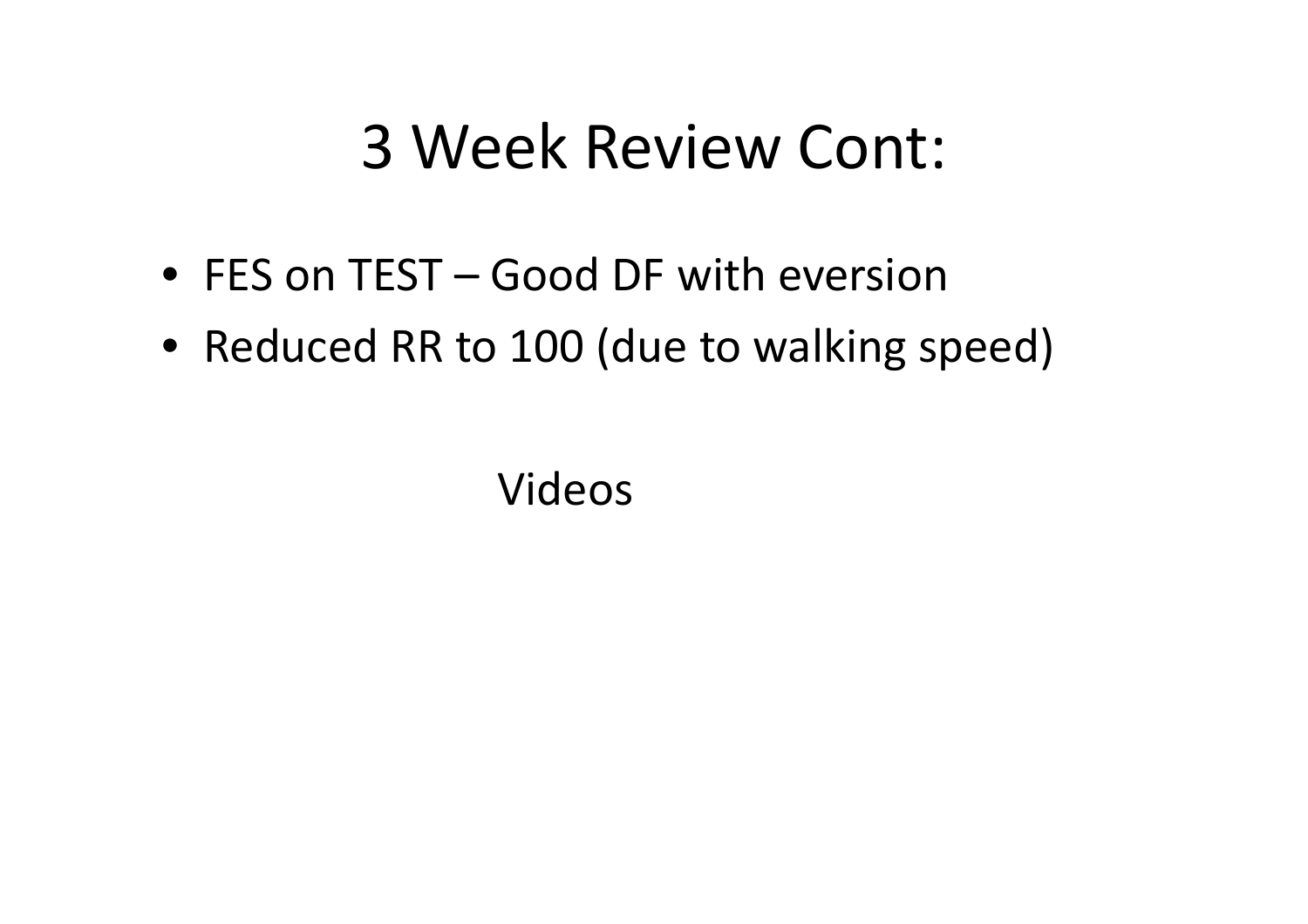#### Observational Gait Analysis: FES On

#### Coronal plane

- Reduced trunk excursion and forward lean,
- Reduced step width
- Reduced forward progression of foot
- $\bullet$ Looking up, appears more relaxed
- More arm swing
- Reduced inversion

#### Sagittal Plane

- Increased dorsiflexion
- ? Earlier heel rise and increased push off
- Reduced forward trunk lean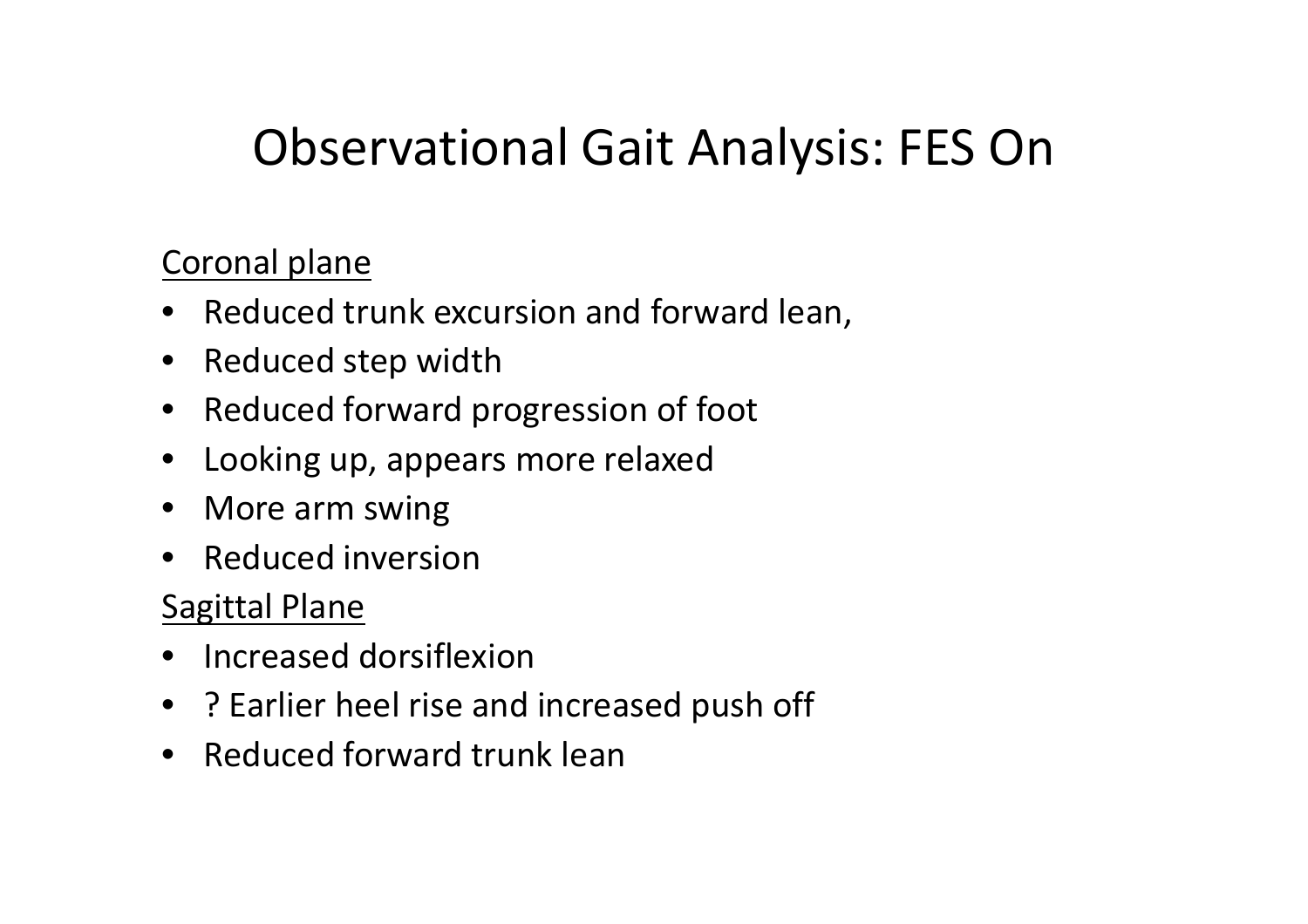## 3 Month Review

- Financial pressures had taken second job Using FES had become impractical
- Keen to continue FES for days when not at work
- On TEST, Small amount of dorsiflexion
- Less noticable difference with FES on Vs off during observational analysis of gait
- Plan: Continue using FES . R/V 6 months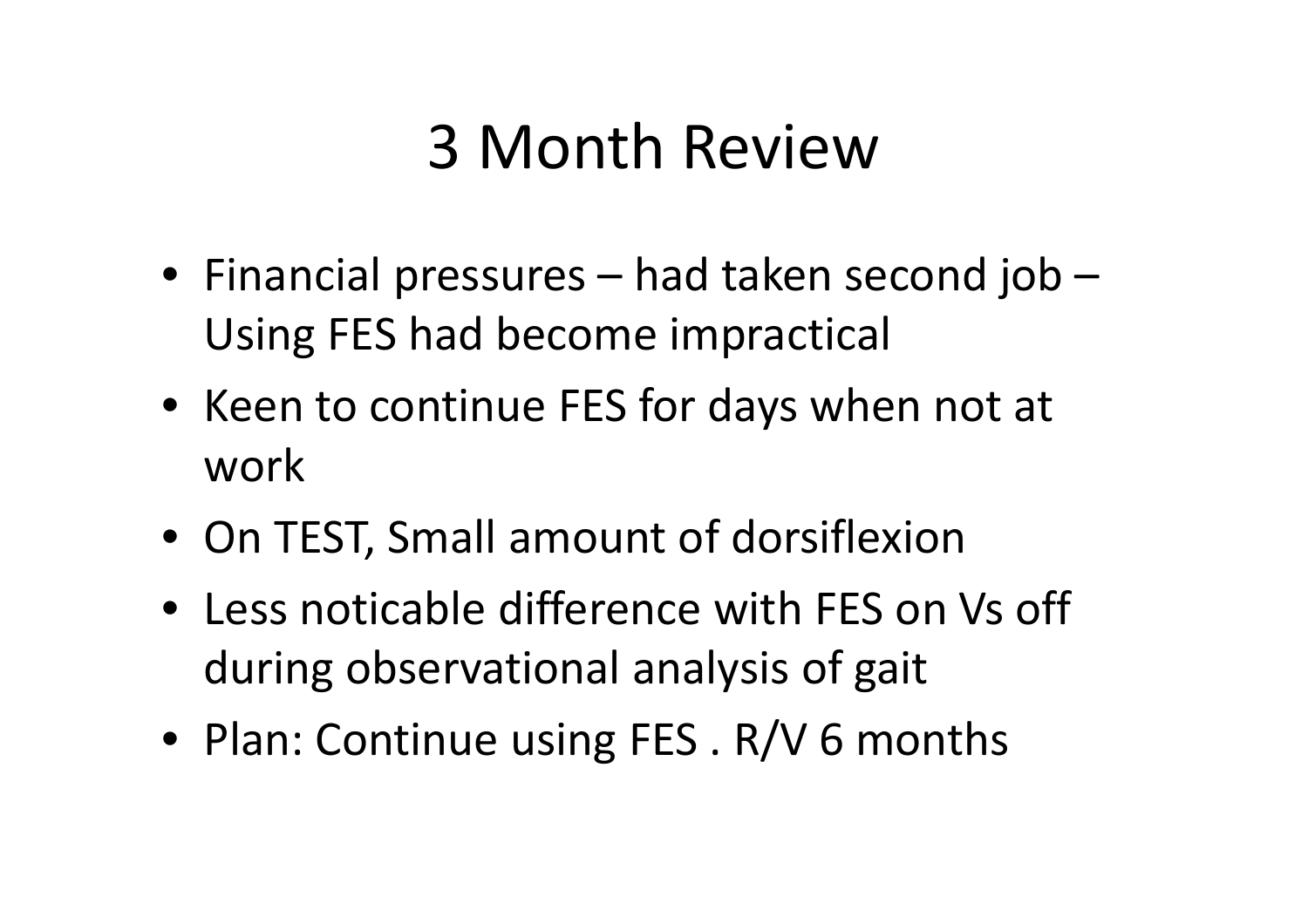#### Walking Speed and Step Length